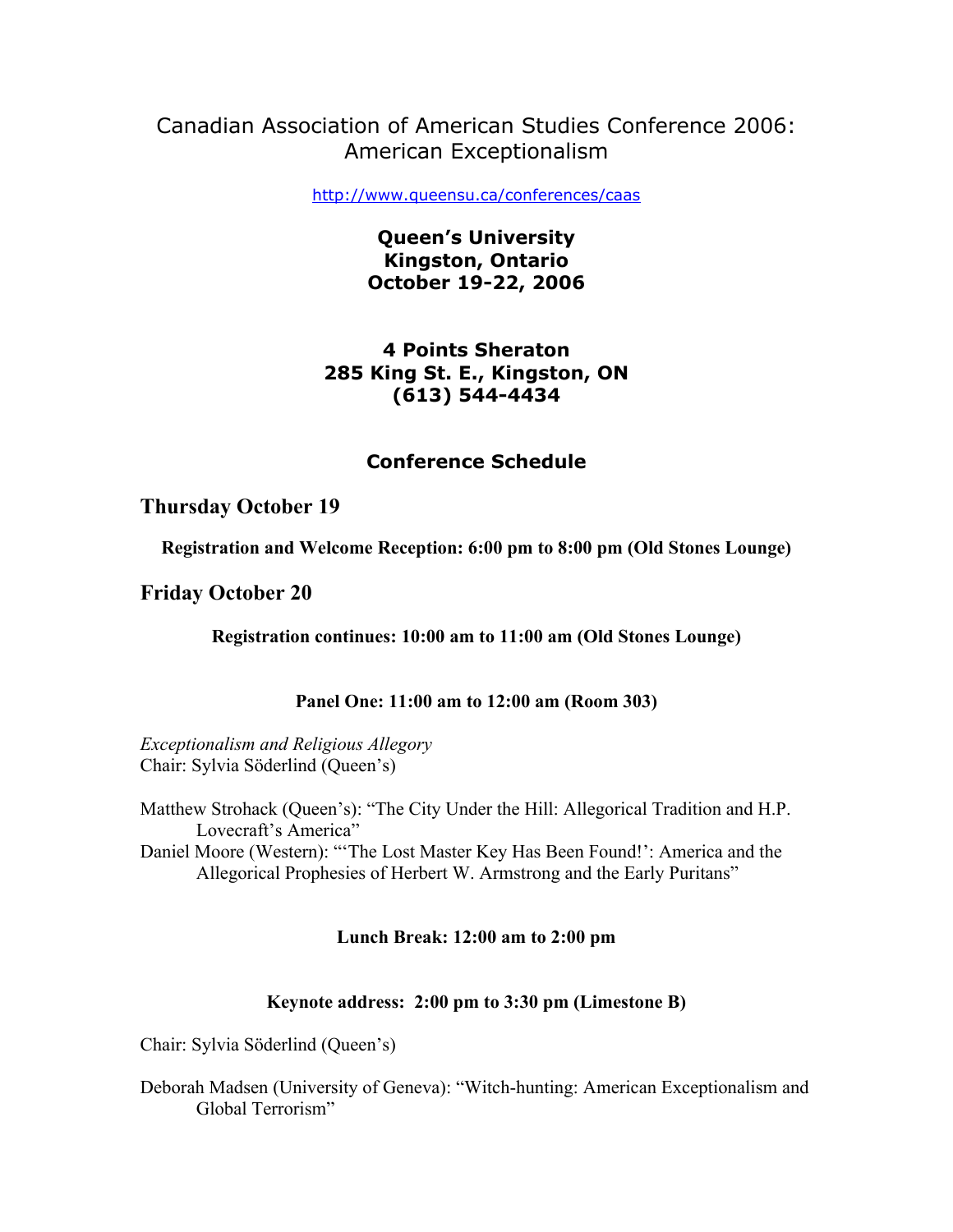## **Coffee Break: 3:30 pm to 3.45 pm**

#### **Panel Two: 3:45 pm to 4:45 pm (Room 303)**

*Theorizing Exceptionalism* Chair: Anthony Stewart (Dalhousie)

Jason Haslam (Dalhousie): "Exceptional Minds: Collective Identities, Gated Communities, and Expansionist Utopias"

Emily Garcia (Grand Valley State): "'The cause of America is in great measure the cause of all mankind': American Universalism and Exceptionalism in the Early Nation"

#### **Panel Three: 3:45 pm to 4:45 pm (Room 306)**

*Seventeenth- and Eighteenth-Century Exceptionalism* Chair: Bruce Tucker (Windsor)

Eric Goldman (Connecticut at Storrs): "What *Isn't* American about America in Early U.S. Literature: The Exceptional Case of Charles Brockden Brown's *Edgar Huntly*"

Cheryl Elliot (Manitoba): "Risking an Exceptional Self in the Poetry of Phillis Wheatley"

# **Saturday October 21**

## **Continental Breakfast for Participants: 8:00 am to 9:15 am (Old Stones Dining Room)**

## **Registration continues: 8:30 am to 9:15 am**

#### **Panel Four: 9:15 am to 10:45 am (Room 303)**

*The Popular West: 19th-Century Narratives of Exclusion, Enfranchisement, and Empire* Chair: Christine Bold (Guelph)

Christine Bold (Guelph): "Exclusion Acts: Popular Westerns and the Atlantic Diaspora" Victoria Lamont (Waterloo): "Eastward the Star of Woman's Empire Makes its Way: How Wyoming Woman Suffrage History was Remembered and Forgotten" Pablo Ramirez (Guelph): "Civility Travels: Roots and Routes in Ruiz de Burton's *Squatter and the Don*"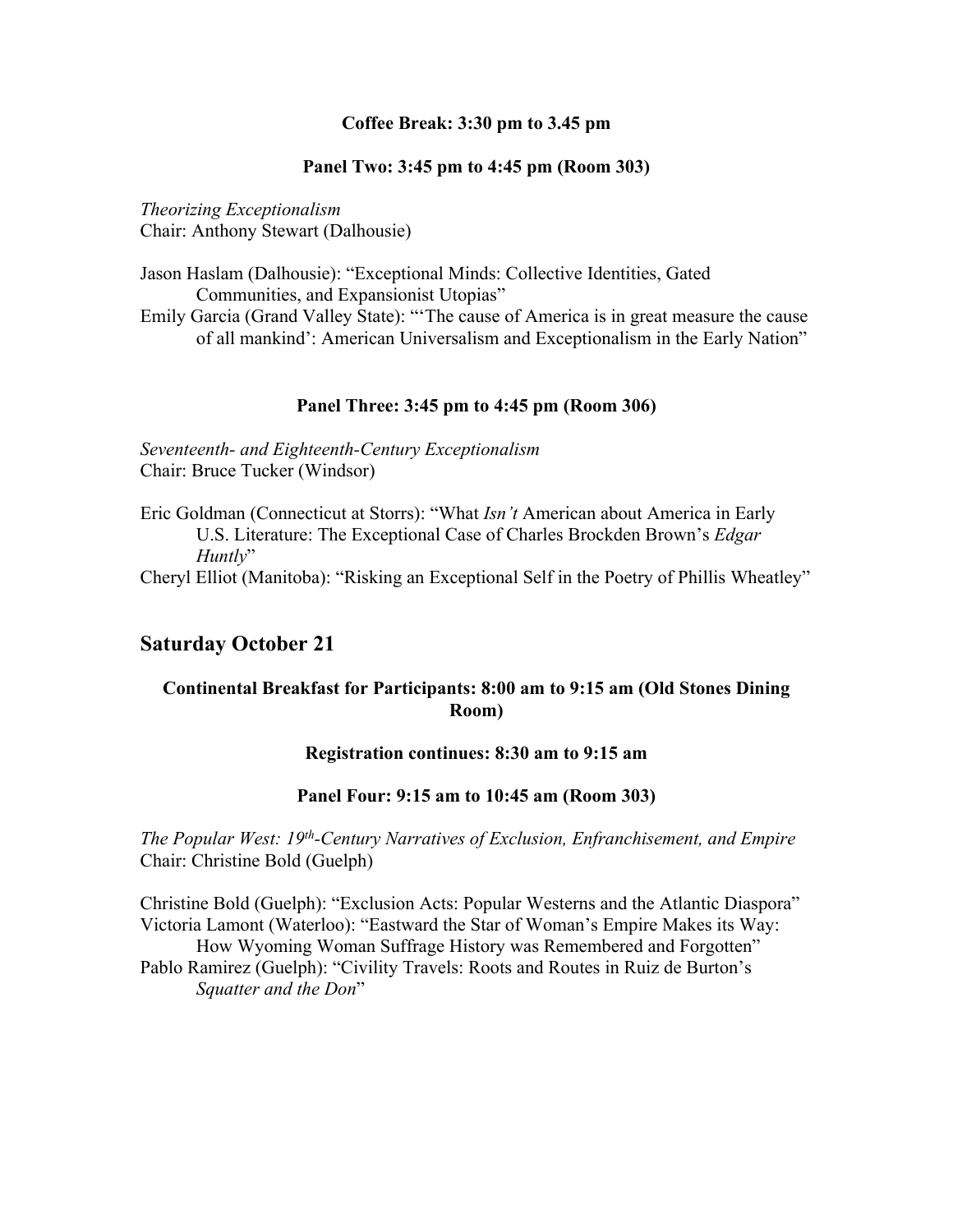#### **Panel Five: 9:15 am to 10:45 am (Room 306)**

*Reconstruction and Liberalism* Chair: Jennifer Harris (Mount Allison)

Nelson Ouellet (Moncton): "Health Care, Liberalism, and the Politics of Reconstruction  $(1865 - 1877)$ "

Jonathan S. Feinberg (Pittsburgh): "The Failure of Liberalism and the Question of American Exceptionalism in Gramsci's *Prison Notebooks*"

## **Coffee Break: 10:45 am to 11:00 am**

#### **Panel Six: 11:00 am to 12:30 pm (Room 303)**

*Cultural Icons* Chair: Kiley Kapuscinski (Queen's)

Sara Humphreys (Waterloo): "'We're Coming after You': Oprah's Vigilante Sentimentalism" Priscilla L. Walton (Carleton): "Martha: The Mogul and the Media" Roxanne Harde (Alberta – Augustana): "'Just an American Boy': Steve Earle, the Death Penalty and American Exceptionalism"

#### **Panel Seven: 11:00 am to 12:30 pm (Room 306)**

*War, Imperialism and Dissent* Chair: Ryan Melsom (Queen's)

Arthur Redding (York): "Damned If You Don't: Exceptionalism, Inquisitorial Power, and the Staging of Dissent in Arthur Miller's *The Crucible* and Today" Anne Mamary (Monmouth): "Through the Looking Glass: Toward a Poetics of Peace"

## **Lunch Break: 12:30 pm to 2:30 pm**

#### **Panel Eight: 2:30 pm to 4:00 pm (Room 306)**

*African American Exceptionalism* Chair: Kevin McGuirk (Waterloo)

Nathaniel Cadle (North Carolina at Chapel Hill): "Woodrow Wilson, W.E.B. Du Bois, and America as 'World-Salvation'" Anthony Stewart (Dalhousie): "African American Exceptionalism Under Erasure"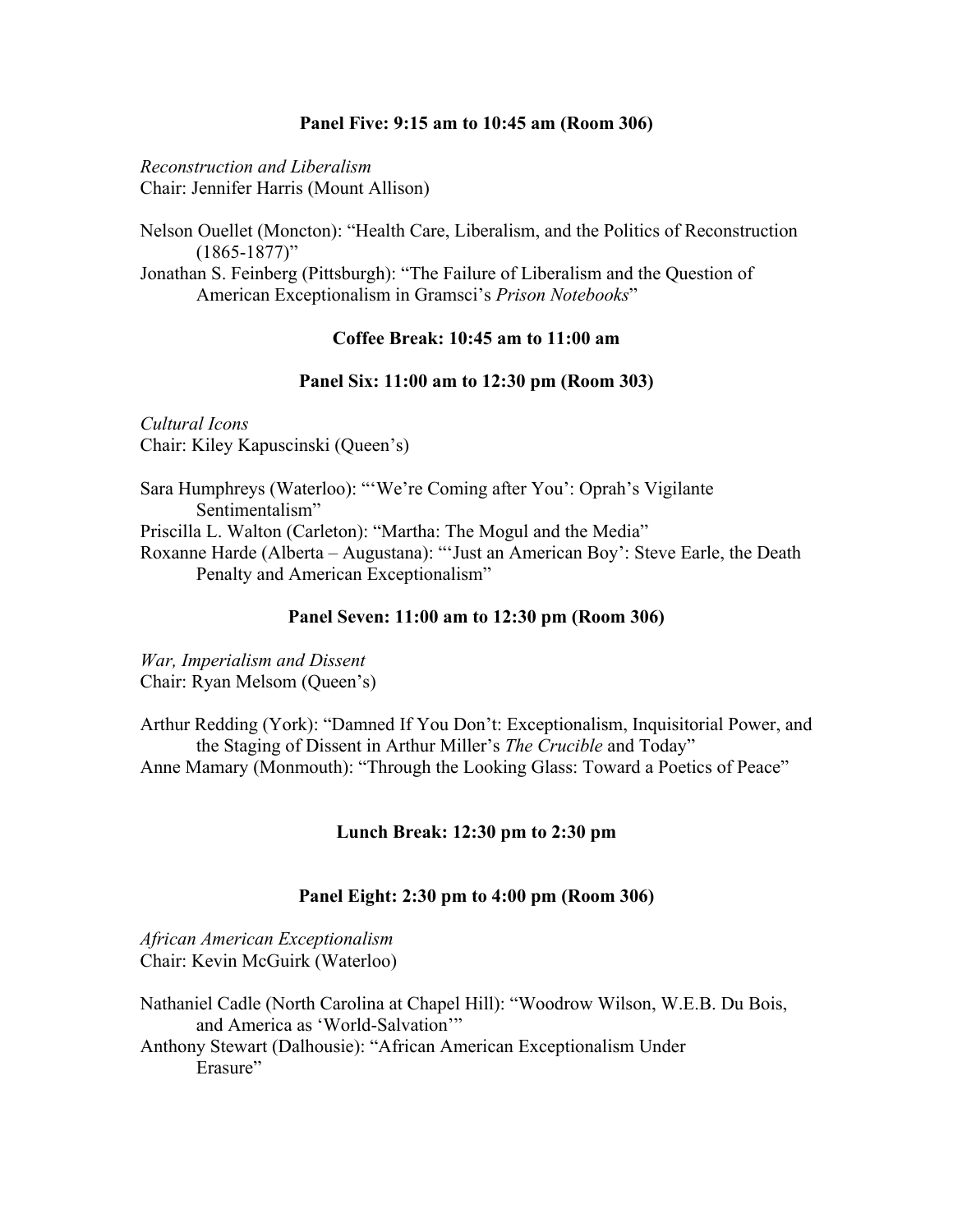#### **Panel Nine: 2:30 pm to 4:00 pm (Room 303)**

*Immigration and Imperialism*  Chair: Roxanne Harde (Alberta – Augustana)

- Carl Bon Tempo (Waterloo): "'Is That What We Understand To Be Americanism?' Exceptionalism and Immigration in Modern United States History"
- Brian Foster (Carleton): "Coming to Terms with Empire: American Anti-Imperialism and the League of Nations Debate from 1918-1920"
- James J. Allegro (William and Mary): "American Exceptionalism, Orientalism, & Empire"

#### **Coffee Break: 4:00 pm to 4:15 pm**

#### **Keynote address: 4:00 pm to 6:30 pm (Limestone B)**

Chair: Jamey Carson (Queen's)

Michael Yellow Bird (Kansas): "War Talk: Indigenous Peoples and the U.S. war against Iraq"

## **Banquet: 8:00 pm – AquaTerra by Clark Restaubistro 1 Johnson Street – Radisson Hotel (corner of Johnson and Ontario)**

## **Sunday October 22**

## **Continental Breakfast for Participants: 8:00 am to 9:15 am (Old Stones Dining Room)**

#### **Panel Ten: 9:15 am to 10:45 am (Room 306)**

*Plotting Exceptionalism*  Chair: Mark Streeter (Queen's)

- Christopher Lockett (Memorial): "Philip Roth's (Un)Exceptional Males: Chasing the Spectral Father in the Second Zuckerman Trilogy"
- David H. Evans (Dalhousie): "Bombs and Garbage: Nature and the Plot of American History in Don DeLillo's *Underworld*"
- Jennifer Harris (Mount Allison): "Making it through the Wilderness: Reading New York in Paul Rudnick's *Jeffrey*"